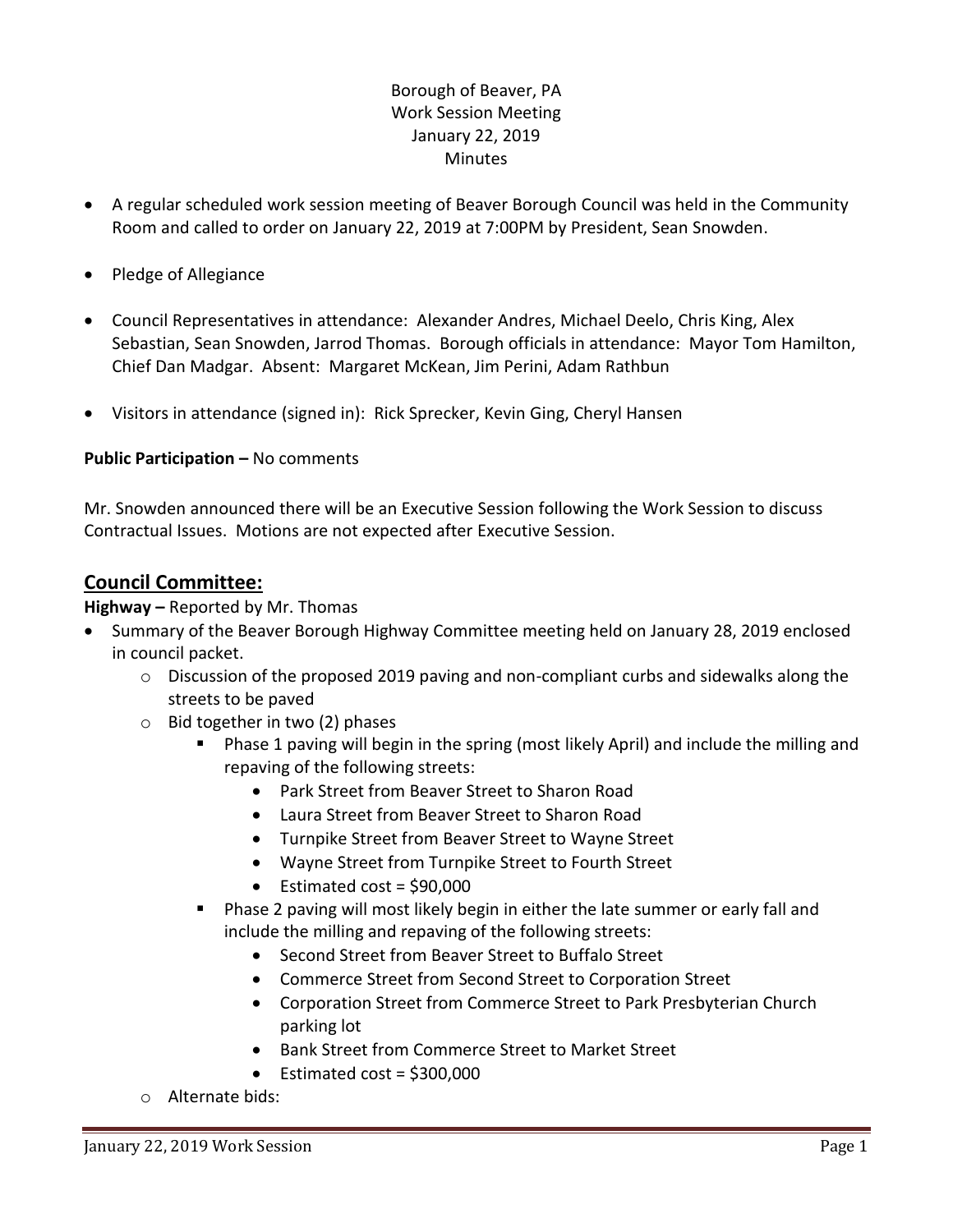- East Second Street from Beaver Street to Taylor Avenue
- **Insurance Street from Second Street to Corporation Street**
- $\circ$  Bid Documents will include both Phases with an "Asphalt Index Adjustment" as specified by Penn Dot.
- Non-Compliant curbs and sidewalks along the street to be re-paved
	- o A draft letter will be prepared by Mr. Martone to be mailed to all individuals along the streets with notification of the forthcoming paving. Additionally, owners of non-compliant sidewalks and curbs will have a courtesy letter issued identifying the non-compliant items and requesting a cordial meeting to review the repairs.
	- o Homeowners will be responsible for the cost.
- Access Road needs to be repaired
- Mr. Madgar
	- o Requesting in April a pay increase for Brian Grove and Chris Trent
		- Currently at Crewman Apprentice  $1 = $18.34/hr$ .
		- Increase to Crewman Apprentice  $2 = \frac{22.27}{hr}$ .
	- o Highway Department had 7 full-time employees, we are currently at 5 full-time employees. Need to consider bringing back up to 6 full-time employees.
	- $\circ$  Andy Kennedy The current budget has an additional employee factored in
	- o Need to start replacing borough owned curbs and sidewalks

#### **Public Safety/Code Enforcement –**

- Mr. Snowden Camera system is money well spent
- Mr. Thomas Requested a breakdown of the Rental Registration Program at the next Council Meeting

#### **Finance –** No report

#### **General Government –**

- Mr. Deelo Attended the January 21, 2019 Planning Commission meeting.
	- o The Planning Commission reviewed the proposed Medical Marijuana Ordinance and recommends Council approve as is.
		- Mr. Snowden Requested to have a motion prepared for the next council meeting to advertise a public meeting on February 26, 2019 with a vote to be held at the March 12, 2019 council meeting.
	- o Several changes to the Zoning Ordinance are being discussed by the Planning Commission – all will be consolidated and presented at one time
	- $\circ$  Quay Square grant progress The Friends of Beaver Park has been established and has started to send out solicitations for funding to help raise the match money needed for grants.

#### **Recreation –**

 Underground Beaver – a group similar to Beaver Chamber of Commerce. A different group with additional ideas promoting businesses in town.